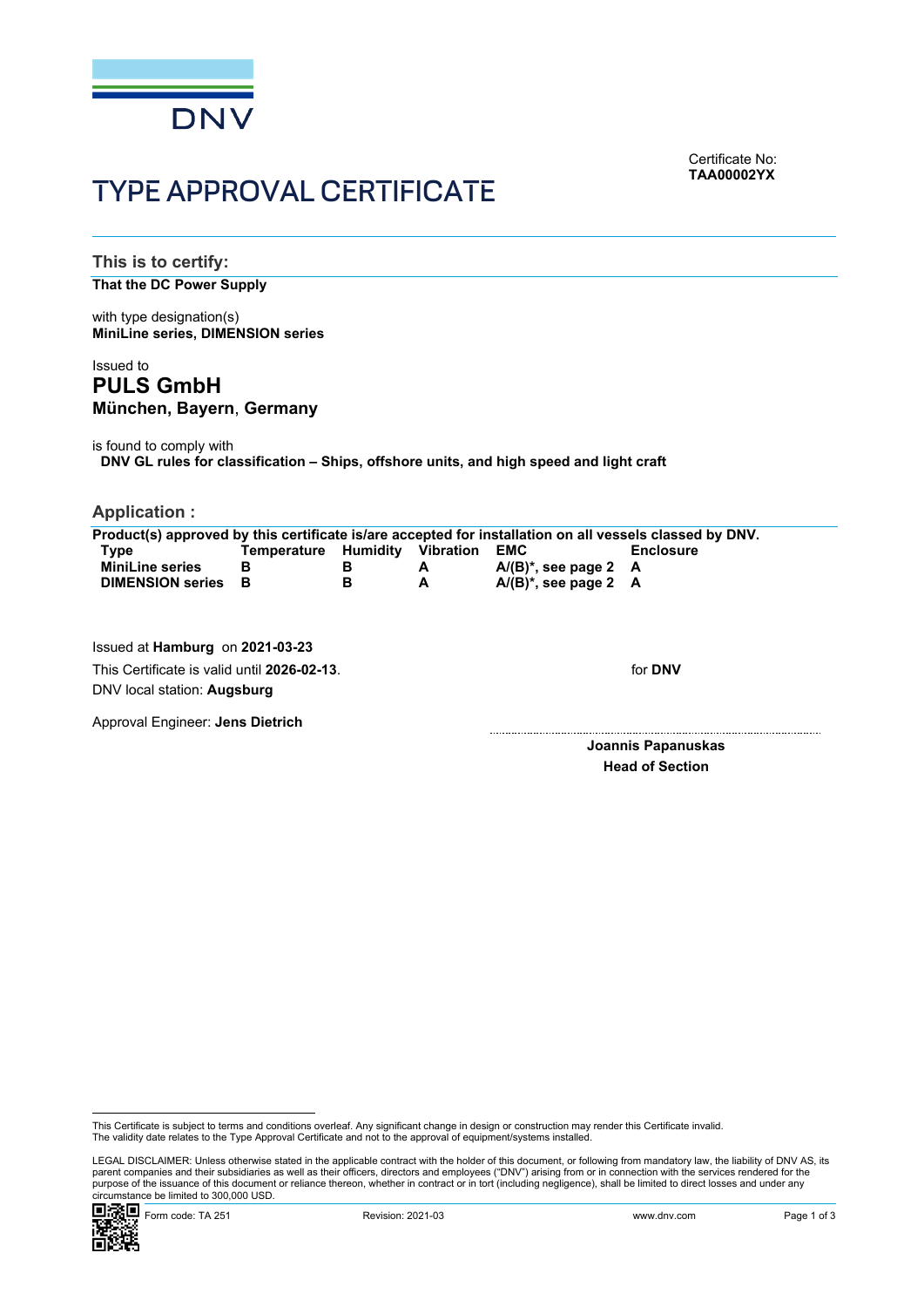

## **Product description**

DC/DC-Converters (\*EMC class B): -CD5.241-L1 In: 14…32.4VDC Out: 24VDC, 3.8A -CD5.243 In: 8.4…16.2VDC Out: 24…28VDC, 4.0A

#### DC-UPS:

-UB10.242 Input range: 22.5..30VDC, Output: 0.23V lower than input voltage, Buffer mode 22.25V DC: (Only suitable for applications where rectified DC voltage with  $+/-10\%$  is available); For battery capacities between 17Ah and 130Ah

1-Phase Power Supplies: -ML30.241 In: 100-240VAC Out: 24…28VDC, 1.3A (\*EMC class B) -ML60.121 In: 100-240VAC Out: 12…15VDC, 4.5A -ML60.122 In: 100-240VAC Out: 12…15VDC, 4.5A, low temperature (-40°C) version -ML60.241 In: 100-240VAC Out: 24…28VDC, 2.5A (\*EMC class B) -ML60.242 In: 100-240VAC Out: 24…28VDC, 2.5A (\*EMC class B), low temperature (-40°C) version -QS10.301 In: 100-240VAC Out: 28…32VDC, 8A (\*EMC class B) -QS40.244 In: 200-240VAC Out: 24…28VDC, 40A -QS40.484 In: 200-240VAC Out: 48…54VDC, 20A -QS5.241-A1 In: 100-240VAC Out: 24…28VDC, 5A, ATEX approved version\*\* -QS10.241-A1 In: 100-240VAC Out: 24…28VDC, 10A, ATEX approved version\*\* -QS20.241-A1 In: 100-240VAC Out: 24…28VDC, 20A, ATEX approved version\*\*\* -CP10.121 In: 100-240VAC or 110-150VDC Out: 12…15VDC, 16A -CP10.241 In: 100-240VAC or 110-150VDC Out: 24…28VDC, 10A -CP10.241-S1 In: 100-240VAC or 110-150VDC Out: 24…28VDC, 10A, spring-clamp terminals -CP10.242 In: 100-240VAC or 110-300VDC Out: 24…28VDC, 10A -CP10.361 In: 100-240VAC or 110-150VDC Out: 36…42VDC, 6.7A -CP10.481 In: 100-240VAC or 110-150VDC Out: 48…56VDC, 5.4A

Optional suffix –C1 for versions with conformal coated PCBs.

\*\* Marking: II 3G Ex ec nC IIC T4 Gc \*\*\* Marking: II 3G Ex ec nC IIC T3 Gc

2-Phase Power Supplies: -CT5.121 In: 2x380...480VAC Out: 12…15VDC, 8A (\*EMC class B) -CT5.241 In: 2x380...480VAC Out: 24…28VDC, 5A (\*EMC class B)

3-Phase Power Supplies:

-CT10.241 In: 3x380..480VAC Out: 24…28VDC, 10A (\*EMC class B) -CT10.481 In: 3x380..480VAC Out: 48…56VDC, 5A (\*EMC class B) -QT40.241 In: 3x380..480VAC Out: 24…28VDC, 40A -QT40.481 In: 3x380..480VAC Out: 48…54VDC, 20A

#### Redundancy Modules (\*EMC class B):

-YR40.241 Dual input, single output; 40A output; input to output voltage drop 140mV @ input 2 x 20A, 72mV @ 20A -YR80.241 Dual input, single output; 80A output; input to output voltage drop 95mV @ input 2 x 40A, 50mV @ 40A -MLY10.241 Dual input, single output; 10A output; input to output voltage drop 0,9V @ 10A

Mounting Accessories: -ZM2.WALL Panel/Wall Mounting Kit -ZM1.UBC10 Panel/Wall Mounting Kit for UBC10.241.

### **Application/Limitation**

The Type Approval covers hardware listed under Product description. When the hardware is used in applications to be classed by DNV GL, documentation for the actual application is to be submitted for approval by the manufacturer of the application system in each case. Reference is made to DNV GL rules for classification of ships Pt.4 Ch.9 Control and monitoring systems.

#### Product certificate

If specified in the Rules, ref. Pt.4 Ch.9 Sec.1, the control and monitoring system in which the above listed hardware is used shall be delivered with a product certificate. For each such delivery the certification test is to be performed at the manufacturer of the application system before the system is shipped to the yard. The test shall be done according to an approved test program.